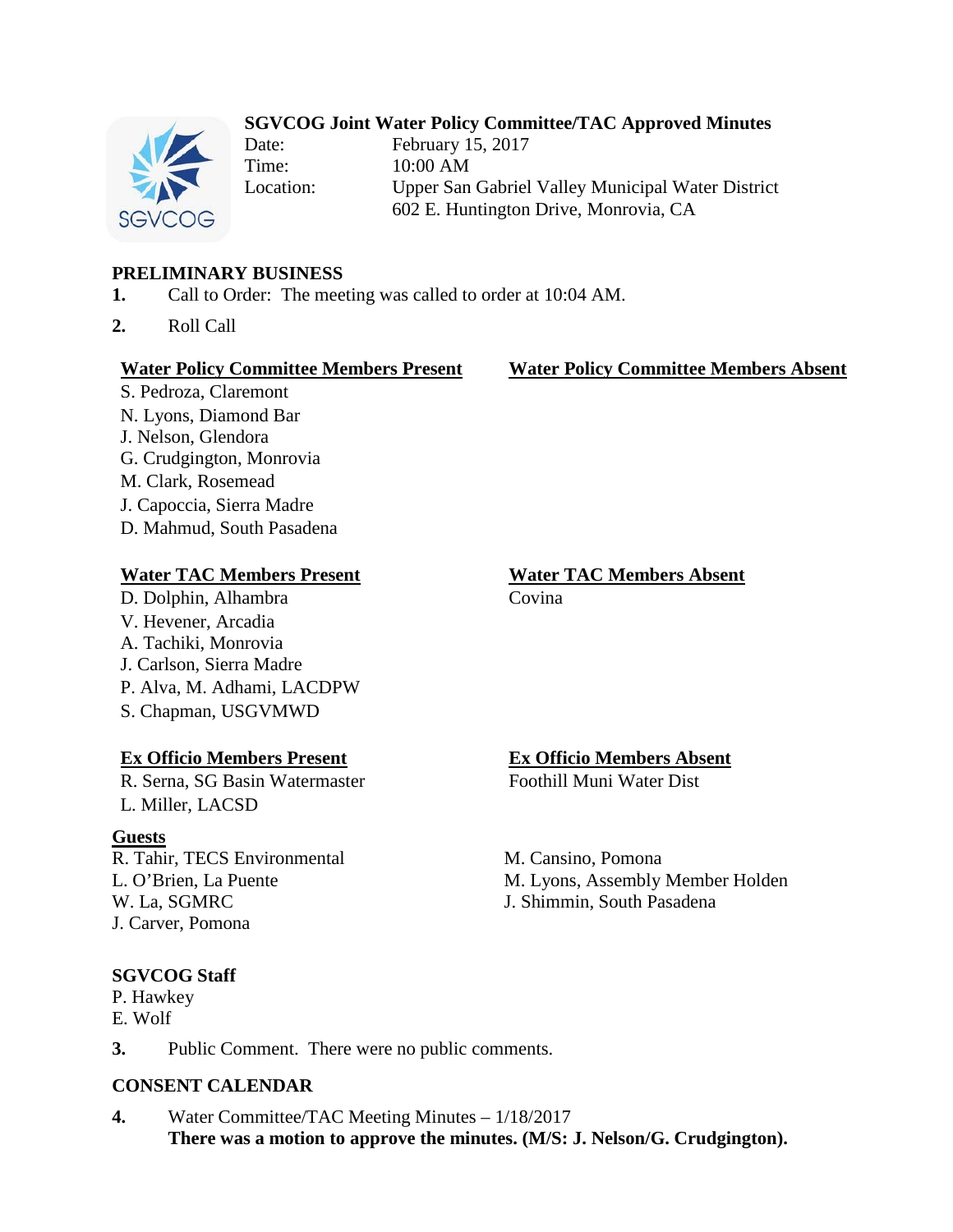| AYES:           | Claremont, Diamond Bar, Glendora, Monrovia, Rosemead, Sierra Madre, South |
|-----------------|---------------------------------------------------------------------------|
|                 | Pasadena, Alhambra, Arcadia, Monrovia, Sierra Madre, LACDPW,              |
|                 | <b>USGVMWD</b>                                                            |
| <b>NOES:</b>    |                                                                           |
| <b>ABSTAIN:</b> |                                                                           |
| <b>ABSENT:</b>  | Covina                                                                    |

## **PRESENTATION**

## **ACTION ITEMS**

**5.** Letter of Support for Appointment of Ms. Irma Munoz to the State Water Resources Control Board

J. Nelson and D. Mahmud advocated for why the committee should take a position of support, noting that Ms. Munoz, as someone who has seen the difficulties of implementing the current permit structure, could help steer a more common-sense approach at the state level. Other members raised concerns about supporting Ms. Munoz including, concern that she had not come out against the E/WMP structure and concern that the SGVCOG would lose the first board member who made an outreach to MS4 permittees.

## **There was a motion to recommend to the Governing Board that it send a positive endorsement of Ms. Munoz. (M/S: J. Nelson/G. Crudgington).**

| AYES:                  | Claremont, Diamond Bar, Glendora, Monrovia, Rosemead, Sierra Madre, South |
|------------------------|---------------------------------------------------------------------------|
|                        | Pasadena, Alhambra, Arcadia, Monrovia, Sierra Madre, USGVMWD              |
| <b>NOES:</b>           |                                                                           |
| <b>ABSTAIN: LACDPW</b> |                                                                           |
| <b>ABSENT:</b>         | l Covina                                                                  |

## **DISCUSSION ITEMS**

**6.** Proposed Revisions to the Clean Water Act Section 303(d) List

D. Mahmud discussed concerns that the proposed changes are based on 2010 data, not taking advantage of the most up-to-date monitoring. P. Alva stated that the FCD is reviewing the data and is intrigued that zinc may be delisted. He noted that pesticides have been added. This is concerning because pesticides are a ubiquitous, non-point source of pollution and nearly impossible for a municipality to control. He also recommended that the SGVCOG request that the Regional Board hold a public workshop in order for the public to better understand the proposed listing and so that the Board can hear from the public. W. La also commented that it is very uncommon to see delistings. S. Chapman proposed that the new listing be part of the negotiation of the next permit. R. Tahir noted that there is a process by which permittees can petition to the State Board if they are not happy with the Regional Board's response to their concerns. J. Nelson suggested, given the technical nature of the listings and the myriad of potential negative outcomes for permittees, that the Water Policy Committee form a working group in order to consider the proposed 303(d) listing from a combined approach including legal, political, and technical application. The group's work could result in a comment/response letter to the Regional and State Boards addressing the updated list.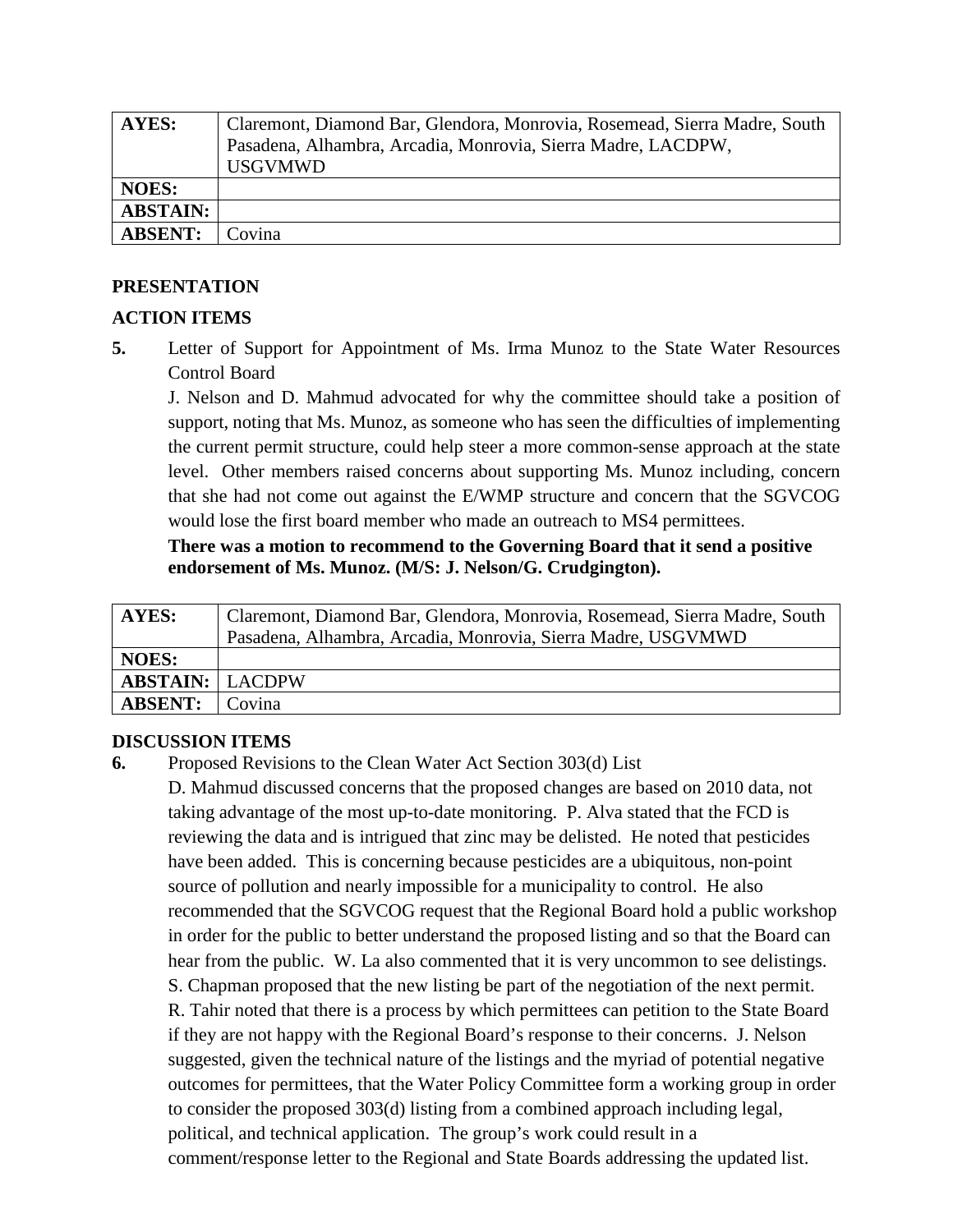**There was a motion to form a working group in order to review the 303(d) listing and draft a response letter. (M/S: D. Mahmud/J. Nelson).**

| AYES:           | Claremont, Diamond Bar, Glendora, Monrovia, Rosemead, Sierra Madre, South<br>Pasadena, Alhambra, Arcadia, Monrovia, Sierra Madre, LACDPW,<br><b>USGVMWD</b> |
|-----------------|-------------------------------------------------------------------------------------------------------------------------------------------------------------|
| <b>NOES:</b>    |                                                                                                                                                             |
| <b>ABSTAIN:</b> |                                                                                                                                                             |
| <b>ABSENT:</b>  | 'ovina                                                                                                                                                      |

## **INFORMATION ITEMS**

**7.** Water Boards Update:

G. Crudgington attended the last Regional Water Board meeting. She said the new members of the board are seated and voting. Crudgington distributed copies of the SGVCOG Stormwater policy to all board members and discussed our efforts to comply with MS4 permits. The Board thanked her for communicating and she thanked the Board for listening. P. Alva advised that publically addressing the Board in this manner may be the only time/way they hear about our efforts to comply with MS4 permitting and that this shows good faith.

**8.** Stormwater Outreach Updates

E. Wolf updated the committee legislation being sponsored by SGV state representatives. He gave an overview of the meeting schedule for the February 22<sup>nd</sup>, Sacramento trip. P. Alva asked who would lead our lobbying effort, to which D. Mahmud responded that we have support from the League of CA Cities. D. Mahmud updated the group on an upcoming presentation to SCAG on March 2nd.

**9.** Litigation Update

E. Wolf reviewed the facts and decision in the NRDC v. SWRCB case.

R. Tahir reported that there will be a case management meeting on Tuesday, 21 February in Santa Ana regarding the Duarte and Gardena cases. Gardena will push for a hearing date, while Duarte with ask that their case be separated.

**10.** Legislative Updates

J. Nelson informed the committee of Senator Hertzberg's intention to introduce SB 231, legislation that would include stormwater as a utility exempt from Proposition 218 voter requirements. The group discussed what position the SGVCOG should take. Hertzberg is the Chair of the Senate, Nature Resources and Water Committee. As such, our proposed stormwater legislation will likely pass through his committee. Some members were concerned that if we take a position opposing SB 231 that may adversely affect our proposed legislation, while others are concerned about the potential dilution of Proposition 218. Members requested that this item be added to next month's agenda for potential action.

**11.** Regulatory Updates

Due to time constraints, there was no update on this item.

- **12.** E/WMP Updates Due to time constraints, there was no update on this item.
- **13.** WELL Stormwater Collection Workshop update Due to time constraints, there was no update on this item.
- **14.** Report on Waste Discharge/MS4 Permit update. Due to time constraints, there was no update on this item.
- **15.** Water Supply Update